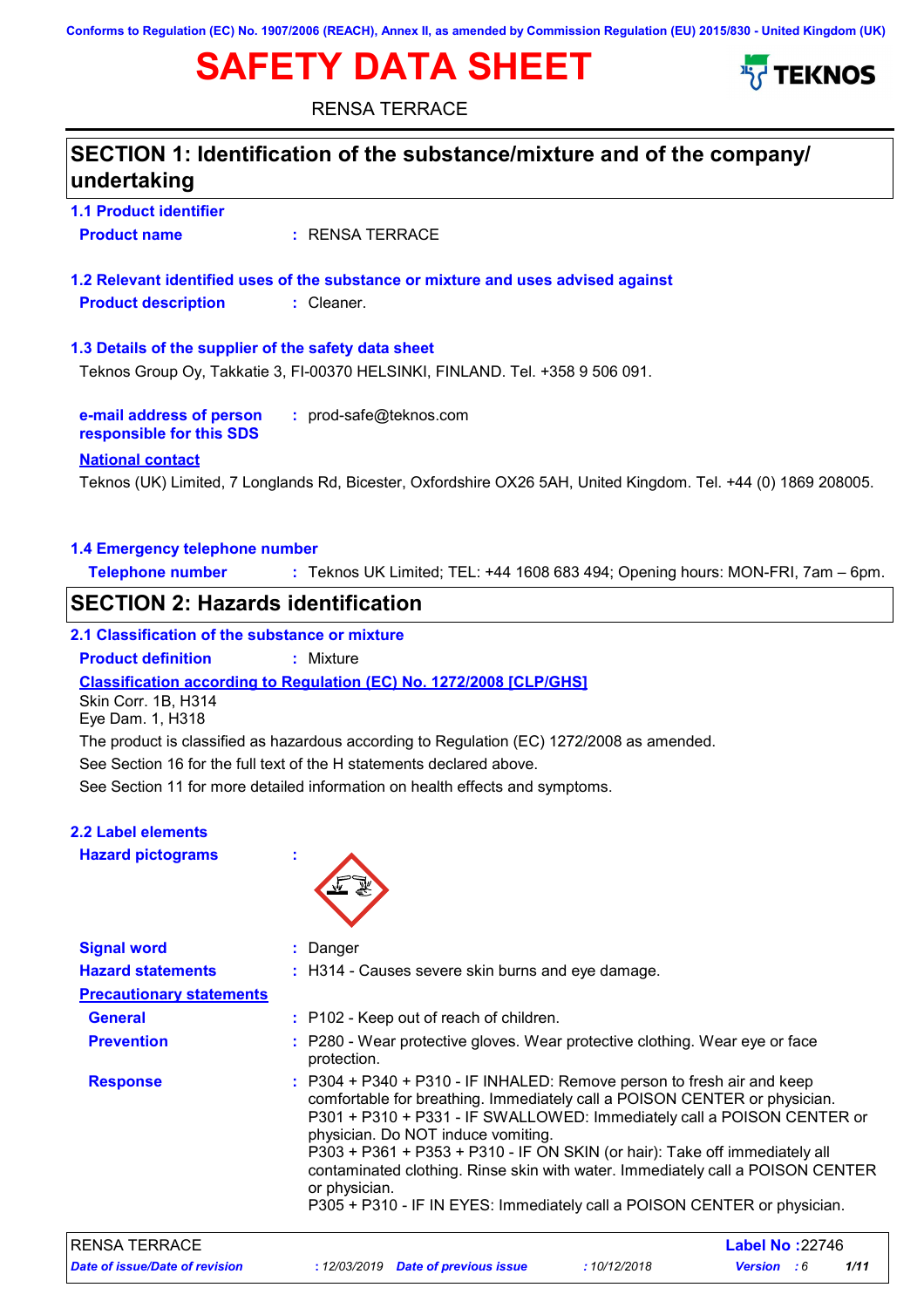# **SECTION 2: Hazards identification**

| <b>Storage</b>                                                                                                                                                  | : Not applicable.                                                                                                             |
|-----------------------------------------------------------------------------------------------------------------------------------------------------------------|-------------------------------------------------------------------------------------------------------------------------------|
| <b>Disposal</b>                                                                                                                                                 | : P501 - Dispose of contents and container in accordance with all local, regional,<br>national and international regulations. |
| <b>Hazardous ingredients</b>                                                                                                                                    | : Potassium hydroxide                                                                                                         |
| <b>Supplemental label</b><br>elements                                                                                                                           | ٠                                                                                                                             |
| <b>Annex XVII - Restrictions</b><br>on the manufacture,<br>placing on the market and<br>use of certain dangerous<br>substances, mixtures and<br><b>articles</b> |                                                                                                                               |

**Other hazards which do : not result in classification** : None known.

### **SECTION 3: Composition/information on ingredients**

| <b>Product/ingredient name</b> | <b>Identifiers</b>                                                                       | $\frac{9}{6}$ | <b>Regulation (EC) No.</b><br>1272/2008 [CLP]                                 | <b>Type</b> |
|--------------------------------|------------------------------------------------------------------------------------------|---------------|-------------------------------------------------------------------------------|-------------|
| Potassium hydroxide            | REACH #:<br>01-2119487136-33<br>$EC: 215-181-3$<br>CAS: 1310-58-3<br>Index: 019-002-00-8 | ≤3            | Acute Tox. 4, H302<br>Skin Corr. 1A, H314<br>Eye Dam. 1, H318                 | [1] [2]     |
|                                |                                                                                          |               | See Section 16 for<br>the full text of the H<br>statements declared<br>above. |             |

There are no additional ingredients present which, within the current knowledge of the supplier and in the concentrations applicable, are classified as hazardous to health or the environment, are PBTs, vPvBs or Substances of equivalent concern, or have been assigned a workplace exposure limit and hence require reporting in this section.

**Type** 

[1] Substance classified with a health or environmental hazard

[2] Substance with a workplace exposure limit

[3] Substance meets the criteria for PBT according to Regulation (EC) No. 1907/2006, Annex XIII

[4] Substance meets the criteria for vPvB according to Regulation (EC) No. 1907/2006, Annex XIII

[5] Substance of equivalent concern

[6] Additional disclosure due to company policy

Occupational exposure limits, if available, are listed in Section 8.

# **SECTION 4: First aid measures**

| <b>4.1 Description of first aid measures</b> |                                                                                                                                                                                                                                                                                                                                                                                                                                                                                                                                                                                                                                                                                                                                       |
|----------------------------------------------|---------------------------------------------------------------------------------------------------------------------------------------------------------------------------------------------------------------------------------------------------------------------------------------------------------------------------------------------------------------------------------------------------------------------------------------------------------------------------------------------------------------------------------------------------------------------------------------------------------------------------------------------------------------------------------------------------------------------------------------|
| Eye contact                                  | : Get medical attention immediately. Call a poison center or physician. Immediately<br>flush eyes with plenty of water, occasionally lifting the upper and lower eyelids.<br>Check for and remove any contact lenses. Continue to rinse for at least 10 minutes.<br>Chemical burns must be treated promptly by a physician.                                                                                                                                                                                                                                                                                                                                                                                                           |
| <b>Inhalation</b>                            | : Get medical attention immediately. Call a poison center or physician. Remove<br>victim to fresh air and keep at rest in a position comfortable for breathing. If it is<br>suspected that fumes are still present, the rescuer should wear an appropriate mask<br>or self-contained breathing apparatus. If not breathing, if breathing is irregular or if<br>respiratory arrest occurs, provide artificial respiration or oxygen by trained personnel.<br>It may be dangerous to the person providing aid to give mouth-to-mouth<br>resuscitation. If unconscious, place in recovery position and get medical attention<br>immediately. Maintain an open airway. Loosen tight clothing such as a collar, tie,<br>belt or waistband. |

| <b>RENSA TERRACE</b>           |                                     |                         | <b>Label No: 22746</b> |      |  |
|--------------------------------|-------------------------------------|-------------------------|------------------------|------|--|
| Date of issue/Date of revision | : 12/03/2019 Date of previous issue | 10/12/2018 <sup>.</sup> | <b>Version</b> : 6     | 2/11 |  |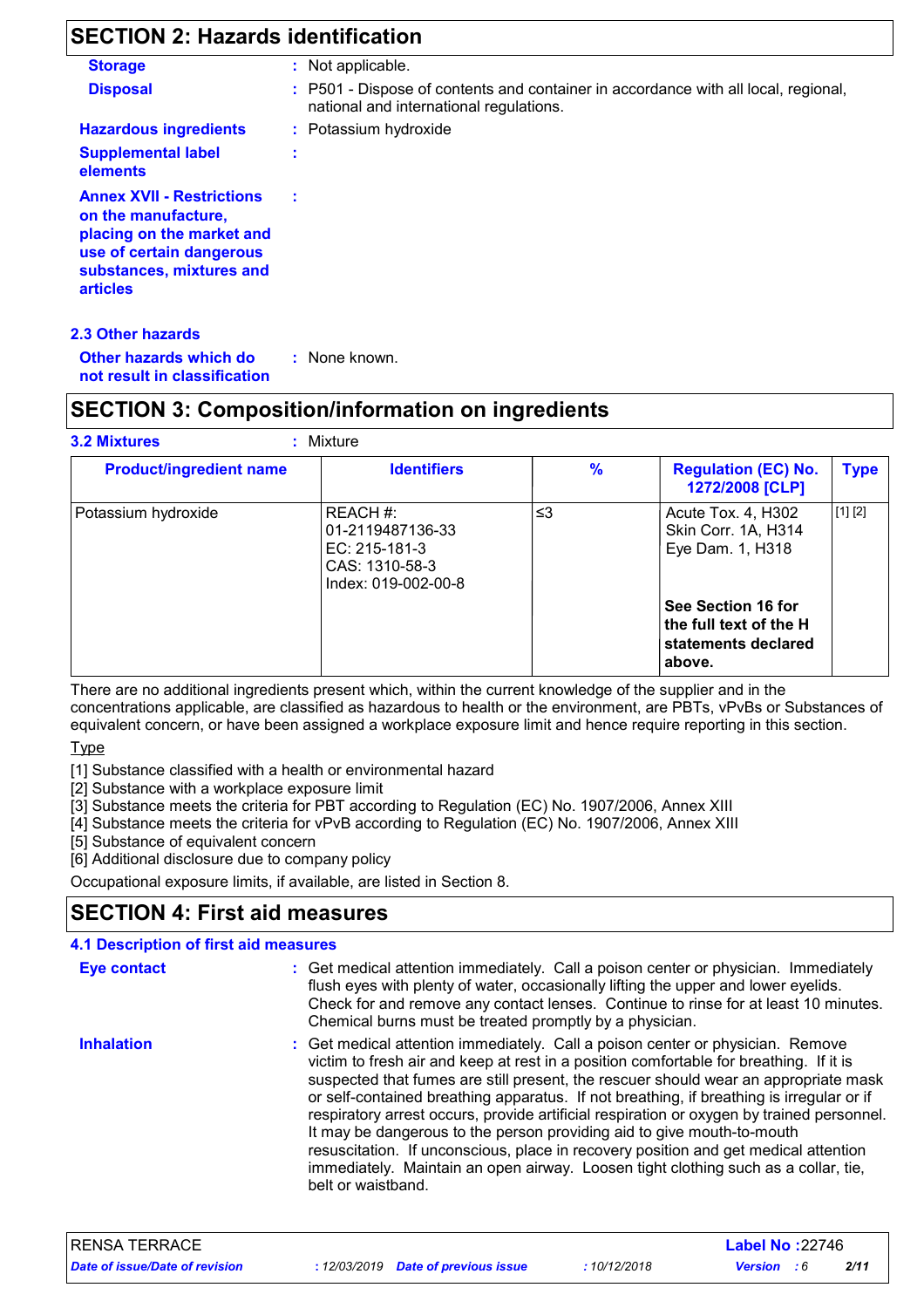## **SECTION 4: First aid measures**

| <b>Skin contact</b>               |                                                                                                                                                                                                                                                                                                                                                                                                                                                                                                                                                                                                                                                                                                                                                                                                                                                                                        |
|-----------------------------------|----------------------------------------------------------------------------------------------------------------------------------------------------------------------------------------------------------------------------------------------------------------------------------------------------------------------------------------------------------------------------------------------------------------------------------------------------------------------------------------------------------------------------------------------------------------------------------------------------------------------------------------------------------------------------------------------------------------------------------------------------------------------------------------------------------------------------------------------------------------------------------------|
|                                   | : Get medical attention immediately. Call a poison center or physician. Flush<br>contaminated skin with plenty of water. Remove contaminated clothing and shoes.<br>Wash contaminated clothing thoroughly with water before removing it, or wear<br>gloves. Continue to rinse for at least 10 minutes. Chemical burns must be treated<br>promptly by a physician. Wash clothing before reuse. Clean shoes thoroughly<br>before reuse.                                                                                                                                                                                                                                                                                                                                                                                                                                                  |
| <b>Ingestion</b>                  | : Get medical attention immediately. Call a poison center or physician. Wash out<br>mouth with water. Remove dentures if any. Remove victim to fresh air and keep at<br>rest in a position comfortable for breathing. If material has been swallowed and the<br>exposed person is conscious, give small quantities of water to drink. Stop if the<br>exposed person feels sick as vomiting may be dangerous. Do not induce vomiting<br>unless directed to do so by medical personnel. If vomiting occurs, the head should<br>be kept low so that vomit does not enter the lungs. Chemical burns must be treated<br>promptly by a physician. Never give anything by mouth to an unconscious person.<br>If unconscious, place in recovery position and get medical attention immediately.<br>Maintain an open airway. Loosen tight clothing such as a collar, tie, belt or<br>waistband. |
| <b>Protection of first-aiders</b> | : No action shall be taken involving any personal risk or without suitable training. If it<br>is suspected that fumes are still present, the rescuer should wear an appropriate<br>mask or self-contained breathing apparatus. It may be dangerous to the person<br>providing aid to give mouth-to-mouth resuscitation. Wash contaminated clothing<br>thoroughly with water before removing it, or wear gloves.                                                                                                                                                                                                                                                                                                                                                                                                                                                                        |

#### **4.2 Most important symptoms and effects, both acute and delayed**

**Over-exposure signs/symptoms**

| <b>Eye contact</b>  | : Adverse symptoms may include the following:<br>pain<br>watering<br>redness                           |
|---------------------|--------------------------------------------------------------------------------------------------------|
| <b>Inhalation</b>   | : No specific data.                                                                                    |
| <b>Skin contact</b> | : Adverse symptoms may include the following:<br>pain or irritation<br>redness<br>blistering may occur |
| <b>Ingestion</b>    | : Adverse symptoms may include the following:<br>stomach pains                                         |

#### **4.3 Indication of any immediate medical attention and special treatment needed**

| <b>Notes to physician</b>  | : Treat symptomatically. Contact poison treatment specialist immediately if large |
|----------------------------|-----------------------------------------------------------------------------------|
|                            | quantities have been ingested or inhaled.                                         |
| <b>Specific treatments</b> | No specific treatment.                                                            |

# **SECTION 5: Firefighting measures**

| 5.1 Extinguishing media                         |                                                                                       |
|-------------------------------------------------|---------------------------------------------------------------------------------------|
| <b>Suitable extinguishing</b><br>media          | : Use an extinguishing agent suitable for the surrounding fire.                       |
| <b>Unsuitable extinguishing</b><br>media        | : None known.                                                                         |
|                                                 | 5.2 Special hazards arising from the substance or mixture                             |
| <b>Hazards from the</b><br>substance or mixture | : In a fire or if heated, a pressure increase will occur and the container may burst. |
| <b>Hazardous combustion</b><br>products         | : In a fire, decomposition may produce toxic gases/fumes.                             |
|                                                 |                                                                                       |

#### **5.3 Advice for firefighters**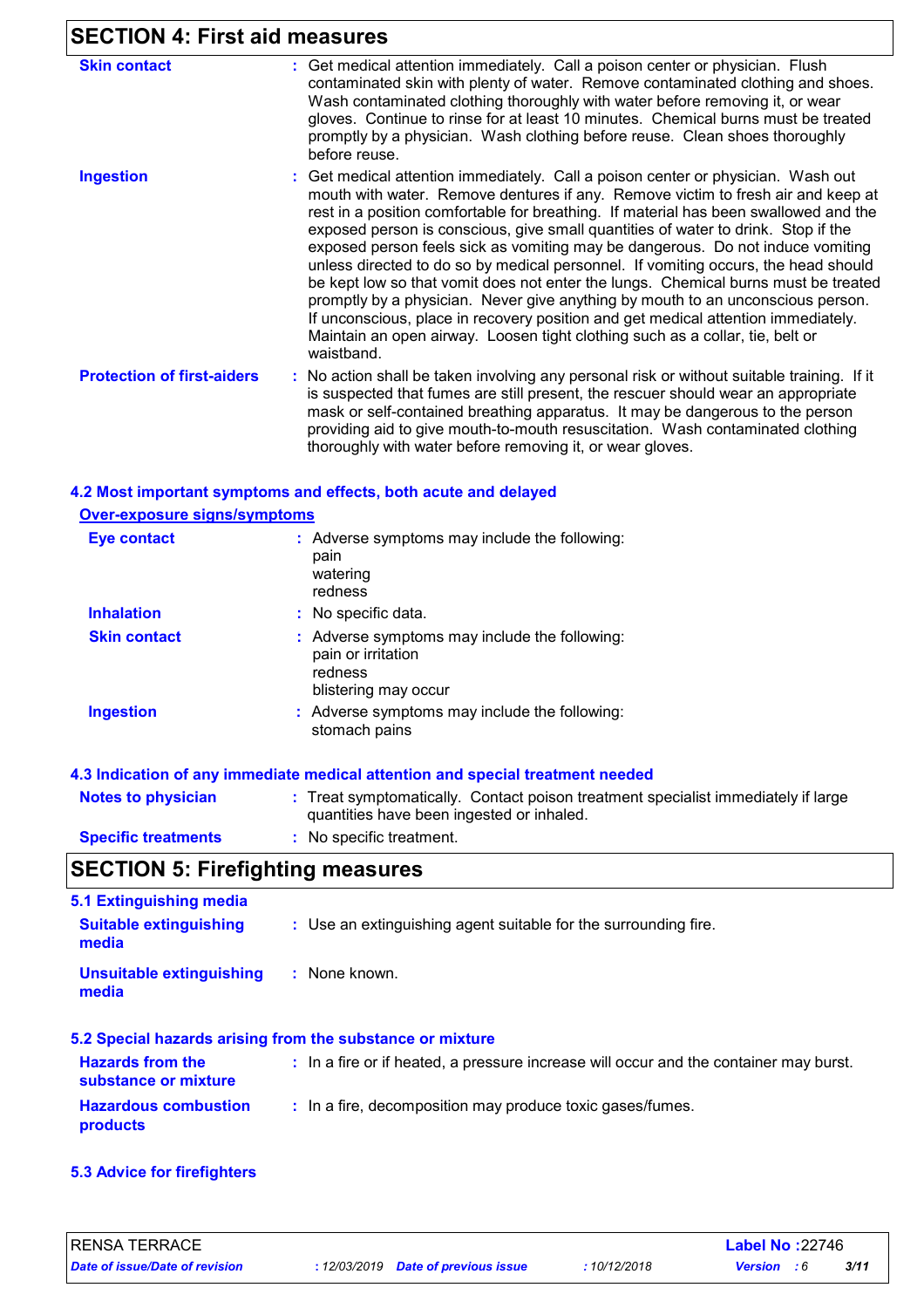# **SECTION 5: Firefighting measures**

| <b>Special protective actions</b><br>for fire-fighters   | : Promptly isolate the scene by removing all persons from the vicinity of the incident if<br>there is a fire. No action shall be taken involving any personal risk or without<br>suitable training.                                                                                                                                                                   |
|----------------------------------------------------------|-----------------------------------------------------------------------------------------------------------------------------------------------------------------------------------------------------------------------------------------------------------------------------------------------------------------------------------------------------------------------|
| <b>Special protective</b><br>equipment for fire-fighters | : Fire-fighters should wear appropriate protective equipment and self-contained<br>breathing apparatus (SCBA) with a full face-piece operated in positive pressure<br>mode. Clothing for fire-fighters (including helmets, protective boots and gloves)<br>conforming to European standard EN 469 will provide a basic level of protection for<br>chemical incidents. |

### **SECTION 6: Accidental release measures**

|                                                          | 6.1 Personal precautions, protective equipment and emergency procedures                                                                                                                                                                                                                                                                                                                                                                                                                                                                                                                         |
|----------------------------------------------------------|-------------------------------------------------------------------------------------------------------------------------------------------------------------------------------------------------------------------------------------------------------------------------------------------------------------------------------------------------------------------------------------------------------------------------------------------------------------------------------------------------------------------------------------------------------------------------------------------------|
| For non-emergency<br>personnel                           | : No action shall be taken involving any personal risk or without suitable training.<br>Evacuate surrounding areas. Keep unnecessary and unprotected personnel from<br>entering. Do not touch or walk through spilt material. Do not breathe vapour or mist.<br>Provide adequate ventilation. Wear appropriate respirator when ventilation is<br>inadequate. Put on appropriate personal protective equipment.                                                                                                                                                                                  |
| For emergency responders :                               | If specialised clothing is required to deal with the spillage, take note of any<br>information in Section 8 on suitable and unsuitable materials. See also the<br>information in "For non-emergency personnel".                                                                                                                                                                                                                                                                                                                                                                                 |
| <b>6.2 Environmental</b><br>precautions                  | : Avoid dispersal of spilt material and runoff and contact with soil, waterways, drains<br>and sewers. Inform the relevant authorities if the product has caused environmental<br>pollution (sewers, waterways, soil or air).                                                                                                                                                                                                                                                                                                                                                                   |
| 6.3 Methods and material for containment and cleaning up |                                                                                                                                                                                                                                                                                                                                                                                                                                                                                                                                                                                                 |
| <b>Small spill</b>                                       | : Stop leak if without risk. Move containers from spill area. Dilute with water and mop<br>up if water-soluble. Alternatively, or if water-insoluble, absorb with an inert dry<br>material and place in an appropriate waste disposal container. Dispose of via a<br>licensed waste disposal contractor.                                                                                                                                                                                                                                                                                        |
| <b>Large spill</b>                                       | Stop leak if without risk. Move containers from spill area. Approach the release<br>from upwind. Prevent entry into sewers, water courses, basements or confined<br>areas. Wash spillages into an effluent treatment plant or proceed as follows.<br>Contain and collect spillage with non-combustible, absorbent material e.g. sand,<br>earth, vermiculite or diatomaceous earth and place in container for disposal<br>according to local regulations. Dispose of via a licensed waste disposal contractor.<br>Contaminated absorbent material may pose the same hazard as the spilt product. |
| <b>6.4 Reference to other</b><br><b>sections</b>         | : See Section 1 for emergency contact information.<br>See Section 8 for information on appropriate personal protective equipment.<br>See Section 13 for additional waste treatment information.                                                                                                                                                                                                                                                                                                                                                                                                 |

# **SECTION 7: Handling and storage**

The information in this section contains generic advice and guidance. The list of Identified Uses in Section 1 should be consulted for any available use-specific information provided in the Exposure Scenario(s).

#### **7.1 Precautions for safe handling**

| <b>Protective measures</b>                       | : Put on appropriate personal protective equipment (see Section 8). Do not get in<br>eyes or on skin or clothing. Do not breathe vapour or mist. Do not ingest. If during<br>normal use the material presents a respiratory hazard, use only with adequate<br>ventilation or wear appropriate respirator. Keep in the original container or an<br>approved alternative made from a compatible material, kept tightly closed when not<br>in use. Empty containers retain product residue and can be hazardous. Do not<br>reuse container. |
|--------------------------------------------------|------------------------------------------------------------------------------------------------------------------------------------------------------------------------------------------------------------------------------------------------------------------------------------------------------------------------------------------------------------------------------------------------------------------------------------------------------------------------------------------------------------------------------------------|
| <b>Advice on general</b><br>occupational hygiene | : Eating, drinking and smoking should be prohibited in areas where this material is<br>handled, stored and processed. Workers should wash hands and face before<br>eating, drinking and smoking. Remove contaminated clothing and protective<br>equipment before entering eating areas. See also Section 8 for additional<br>information on hygiene measures.                                                                                                                                                                            |

#### **7.2 Conditions for safe storage, including any incompatibilities**

| RENSA TERRACE                  |                                     |            | <b>Label No: 22746</b> |      |  |
|--------------------------------|-------------------------------------|------------|------------------------|------|--|
| Date of issue/Date of revision | : 12/03/2019 Date of previous issue | 10/12/2018 | <b>Version</b> : 6     | 4/11 |  |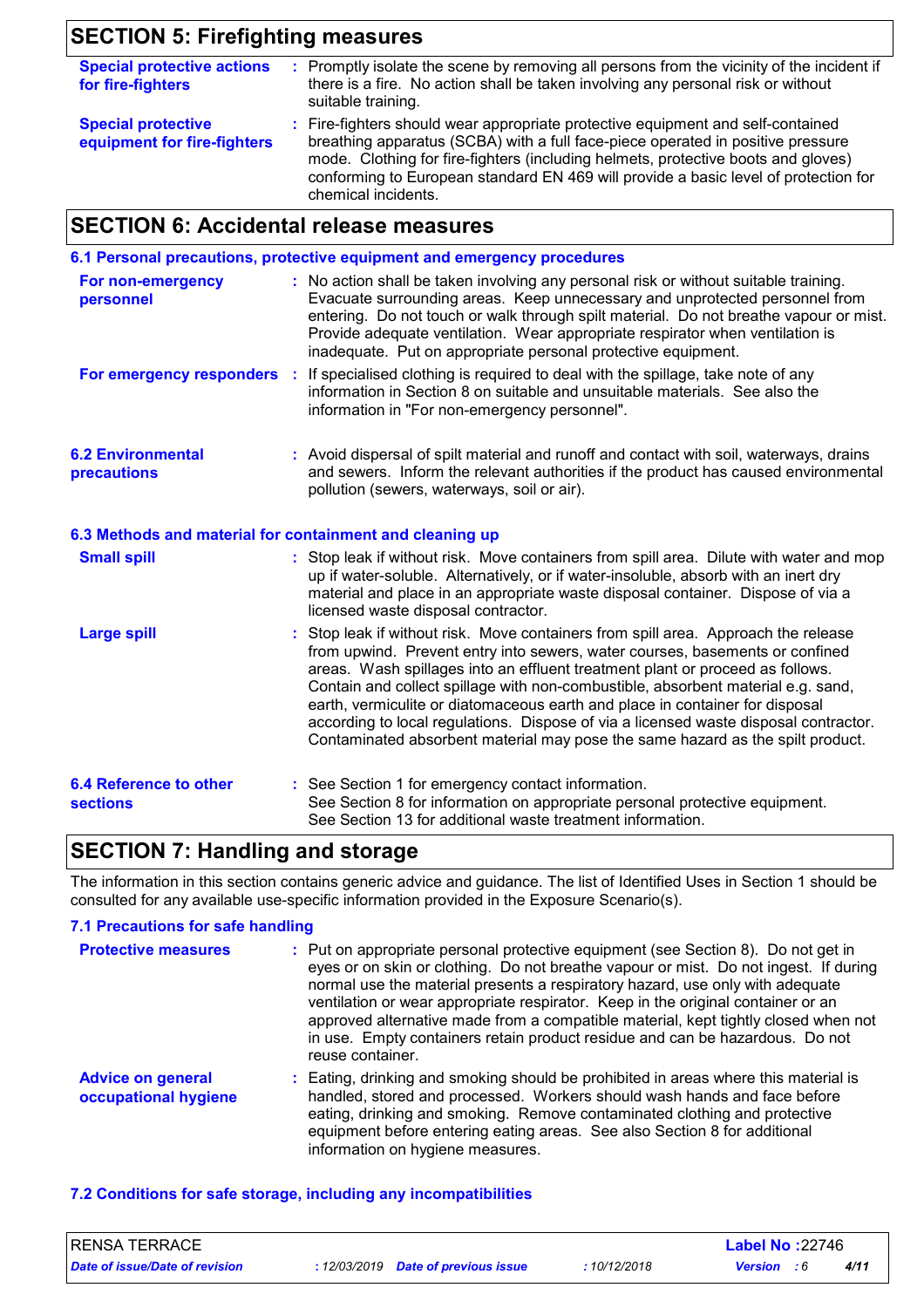### **SECTION 7: Handling and storage**

Store in accordance with local regulations. Store in original container protected from direct sunlight in a dry, cool and well-ventilated area, away from incompatible materials (see Section 10) and food and drink. Keep container tightly closed and sealed until ready for use. Containers that have been opened must be carefully resealed and kept upright to prevent leakage. Do not store in unlabelled containers. Use appropriate containment to avoid environmental contamination.

| 7.3 Specific end use(s)                               |                  |
|-------------------------------------------------------|------------------|
| <b>Recommendations</b>                                | : Not available. |
| <b>Industrial sector specific</b><br><b>solutions</b> | : Not available. |

### **SECTION 8: Exposure controls/personal protection**

The information in this section contains generic advice and guidance. Information is provided based on typical anticipated uses of the product. Additional measures might be required for bulk handling or other uses that could significantly increase worker exposure or environmental releases.

#### **8.1 Control parameters**

**Occupational exposure limits**

Potassium hydroxide **EH40/2005 WELs (United Kingdom (UK), 8/2007).** STEL: 2 mg/m<sup>3</sup> 15 minutes.

**Recommended monitoring procedures :** If this product contains ingredients with exposure limits, personal, workplace atmosphere or biological monitoring may be required to determine the effectiveness of the ventilation or other control measures and/or the necessity to use respiratory protective equipment. Reference should be made to monitoring standards, such as the following: European Standard EN 689 (Workplace atmospheres - Guidance for the assessment of exposure by inhalation to chemical agents for comparison with limit values and measurement strategy) European Standard EN 14042 (Workplace atmospheres - Guide for the application and use of procedures for the assessment of exposure to chemical and biological agents) European Standard EN 482 (Workplace atmospheres - General requirements for the performance of procedures for the measurement of chemical agents) Reference to national guidance documents for methods for the determination of hazardous substances will also be required.

#### **DNELs/DMELs**

No DNELs/DMELs available.

#### **PNECs**

No PNECs available

#### **8.2 Exposure controls**

| <b>Appropriate engineering</b><br><b>controls</b> | : If user operations generate dust, fumes, gas, vapour or mist, use process<br>enclosures, local exhaust ventilation or other engineering controls to keep worker<br>exposure to airborne contaminants below any recommended or statutory limits.                                                                                                                                                                                                           |
|---------------------------------------------------|-------------------------------------------------------------------------------------------------------------------------------------------------------------------------------------------------------------------------------------------------------------------------------------------------------------------------------------------------------------------------------------------------------------------------------------------------------------|
| <b>Individual protection measures</b>             |                                                                                                                                                                                                                                                                                                                                                                                                                                                             |
| <b>Hygiene measures</b>                           | : Wash hands, forearms and face thoroughly after handling chemical products,<br>before eating, smoking and using the lavatory and at the end of the working period.<br>Appropriate techniques should be used to remove potentially contaminated clothing.<br>Wash contaminated clothing before reusing. Ensure that eyewash stations and<br>safety showers are close to the workstation location.                                                           |
| <b>Eye/face protection</b>                        | : Safety eyewear complying with an approved standard should be used when a risk<br>assessment indicates this is necessary to avoid exposure to liquid splashes, mists,<br>gases or dusts. If contact is possible, the following protection should be worn,<br>unless the assessment indicates a higher degree of protection: chemical splash<br>goggles and/or face shield. If inhalation hazards exist, a full-face respirator may be<br>required instead. |
| <b>Skin protection</b>                            |                                                                                                                                                                                                                                                                                                                                                                                                                                                             |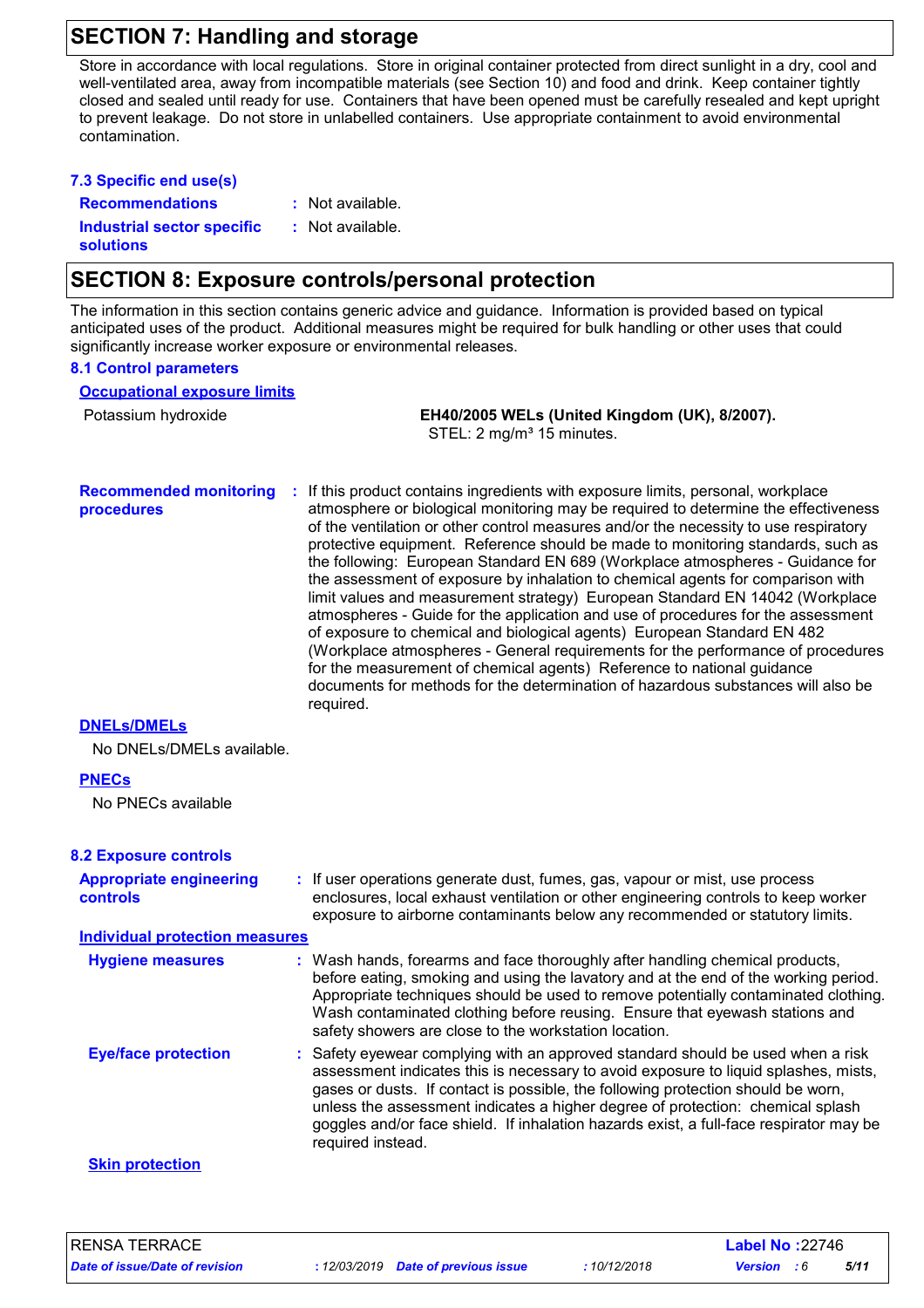### **SECTION 8: Exposure controls/personal protection**

| <b>Hand protection</b>                           | : Chemical-resistant, impervious gloves complying with an approved standard should<br>be worn at all times when handling chemical products if a risk assessment indicates<br>this is necessary. Considering the parameters specified by the glove manufacturer,<br>check during use that the gloves are still retaining their protective properties. It<br>should be noted that the time to breakthrough for any glove material may be<br>different for different glove manufacturers. In the case of mixtures, consisting of<br>several substances, the protection time of the gloves cannot be accurately<br>estimated. |
|--------------------------------------------------|---------------------------------------------------------------------------------------------------------------------------------------------------------------------------------------------------------------------------------------------------------------------------------------------------------------------------------------------------------------------------------------------------------------------------------------------------------------------------------------------------------------------------------------------------------------------------------------------------------------------------|
| <b>Body protection</b>                           | : Personal protective equipment for the body should be selected based on the task<br>being performed and the risks involved and should be approved by a specialist<br>before handling this product. Refer to European Standard EN 14605 for further<br>information on material and design requirements and test methods.                                                                                                                                                                                                                                                                                                  |
| <b>Other skin protection</b>                     | : Appropriate footwear and any additional skin protection measures should be<br>selected based on the task being performed and the risks involved and should be<br>approved by a specialist before handling this product.                                                                                                                                                                                                                                                                                                                                                                                                 |
| <b>Respiratory protection</b>                    | : Based on the hazard and potential for exposure, select a respirator that meets the<br>appropriate standard or certification. Respirators must be used according to a<br>respiratory protection program to ensure proper fitting, training, and other important<br>aspects of use.                                                                                                                                                                                                                                                                                                                                       |
| <b>Environmental exposure</b><br><b>controls</b> | Emissions from ventilation or work process equipment should be checked to<br>ensure they comply with the requirements of environmental protection legislation.<br>In some cases, fume scrubbers, filters or engineering modifications to the process<br>equipment will be necessary to reduce emissions to acceptable levels.                                                                                                                                                                                                                                                                                             |

### **SECTION 9: Physical and chemical properties**

#### **9.1 Information on basic physical and chemical properties :** Not available. **Physical state Melting point/freezing point Initial boiling point and boiling range Vapour pressure Vapour density Solubility(ies)** Liquid. **: :** Not available. **:** Not available. **:** Not available. **:** Not available. **Odour pH Colour Evaporation rate Auto-ignition temperature Flash point :** Not available. **:** Not available. **:** Not available. **Partition coefficient: n-octanol/ :** Not available. **Viscosity Not available. Not available. Odour threshold water Upper/lower flammability or explosive limits Explosive properties :** Slight **:** Various : Not available. : Not available. **:** Not available. **:** Lower: Not applicable. **Oxidising properties** : Not available. **Appearance 9.2 Other information Decomposition temperature :** Not available. **Flammability (solid, gas) :** Not available. **Solubility in water :** Not available. Upper: Not applicable. **Density :** 1 kg/l **VOC :** 0 g/l RENSA TERRACE **Label No :**22746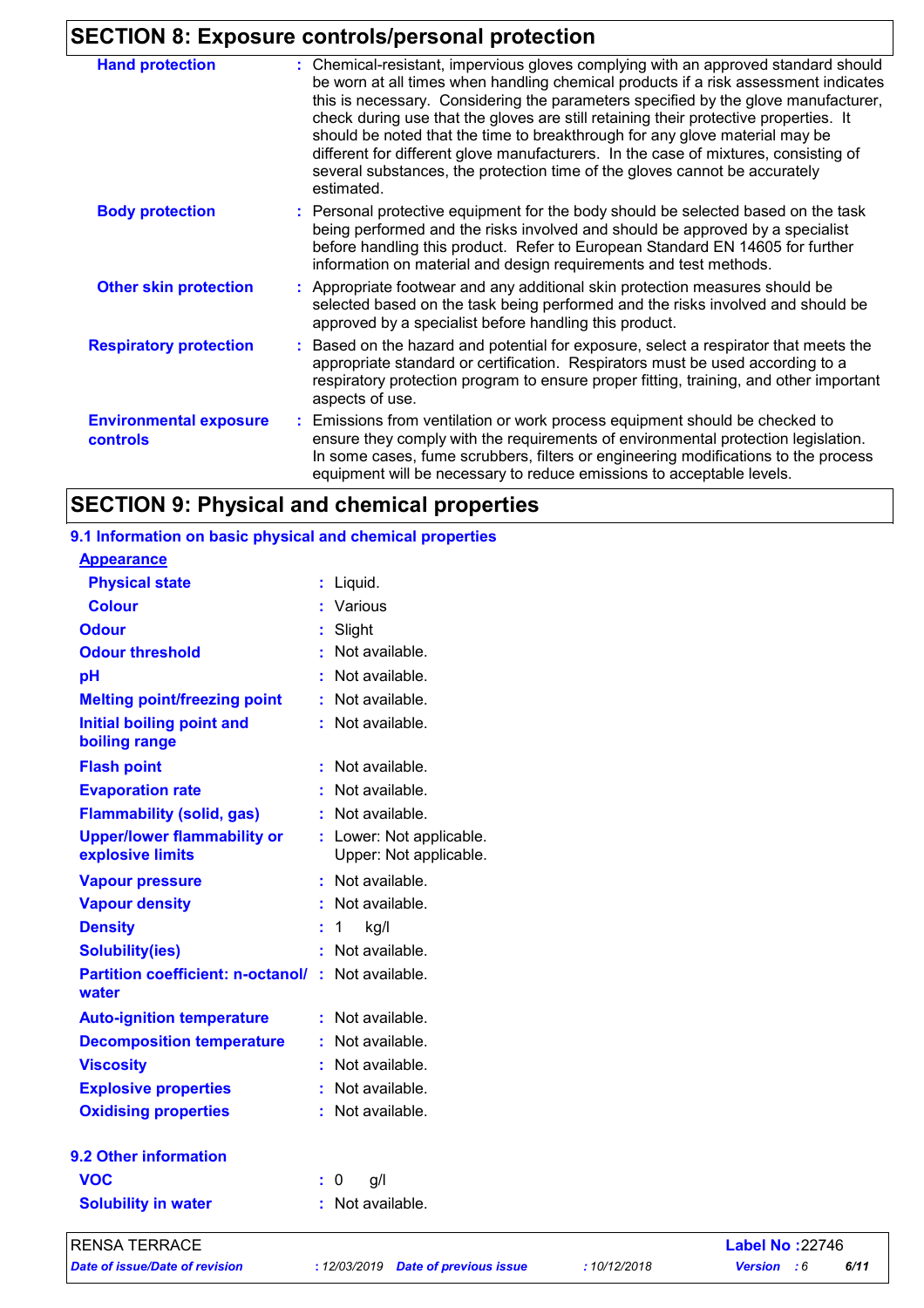# **SECTION 9: Physical and chemical properties**

No additional information.

| <b>SECTION 10: Stability and reactivity</b>       |                                                                                                           |
|---------------------------------------------------|-----------------------------------------------------------------------------------------------------------|
| <b>10.1 Reactivity</b>                            | : No specific test data related to reactivity available for this product or its ingredients.              |
| <b>10.2 Chemical stability</b>                    | : The product is stable.                                                                                  |
| <b>10.3 Possibility of</b><br>hazardous reactions | : Under normal conditions of storage and use, hazardous reactions will not occur.                         |
| <b>10.4 Conditions to avoid</b>                   | : No specific data.                                                                                       |
| <b>10.5 Incompatible materials</b>                | : No specific data.                                                                                       |
| <b>10.6 Hazardous</b><br>decomposition products   | : Under normal conditions of storage and use, hazardous decomposition products<br>should not be produced. |

# **SECTION 11: Toxicological information**

# **11.1 Information on toxicological effects**

**Acute toxicity**

| <b>Product/ingredient name</b>                               | <b>Result</b>                                                       | <b>Species</b> | <b>Dose</b>      | <b>Exposure</b>        |
|--------------------------------------------------------------|---------------------------------------------------------------------|----------------|------------------|------------------------|
| Potassium hydroxide                                          | LD50 Oral                                                           | Rat            | 273 mg/kg        |                        |
| <b>Conclusion/Summary</b><br><b>Acute toxicity estimates</b> | : Based on available data, the classification criteria are not met. |                |                  |                        |
|                                                              | <b>Route</b>                                                        |                | <b>ATE value</b> |                        |
| Oral                                                         |                                                                     |                | 22222.2 mg/kg    |                        |
| <b>Irritation/Corrosion</b>                                  |                                                                     |                |                  |                        |
| <b>Conclusion/Summary</b>                                    | : Causes severe skin burns and eye damage.                          |                |                  |                        |
| <b>Sensitisation</b>                                         |                                                                     |                |                  |                        |
| <b>Conclusion/Summary</b>                                    | : Based on available data, the classification criteria are not met. |                |                  |                        |
| <b>Mutagenicity</b>                                          |                                                                     |                |                  |                        |
| <b>Conclusion/Summary</b>                                    | : Based on available data, the classification criteria are not met. |                |                  |                        |
| <b>Carcinogenicity</b>                                       |                                                                     |                |                  |                        |
| <b>Conclusion/Summary</b>                                    | : Based on available data, the classification criteria are not met. |                |                  |                        |
| <b>Reproductive toxicity</b>                                 |                                                                     |                |                  |                        |
| <b>Conclusion/Summary</b>                                    | : Based on available data, the classification criteria are not met. |                |                  |                        |
| <b>Teratogenicity</b>                                        |                                                                     |                |                  |                        |
| <b>Conclusion/Summary</b>                                    | : Based on available data, the classification criteria are not met. |                |                  |                        |
| <b>Specific target organ toxicity (single exposure)</b>      |                                                                     |                |                  |                        |
| Not available.                                               |                                                                     |                |                  |                        |
| <b>Specific target organ toxicity (repeated exposure)</b>    |                                                                     |                |                  |                        |
| Not available.                                               |                                                                     |                |                  |                        |
| <b>Aspiration hazard</b>                                     |                                                                     |                |                  |                        |
| Not available.                                               |                                                                     |                |                  |                        |
|                                                              |                                                                     |                |                  |                        |
| <b>Information on likely routes</b><br>of exposure           | : Not available.                                                    |                |                  |                        |
| <b>Potential acute health effects</b>                        |                                                                     |                |                  |                        |
| <b>Eye contact</b>                                           | : Causes serious eye damage.                                        |                |                  |                        |
| <b>RENSA TERRACE</b>                                         |                                                                     |                |                  | <b>Label No: 22746</b> |
| <b>Date of issue/Date of revision</b>                        | : 12/03/2019 Date of previous issue                                 |                | :10/12/2018      | 7/11<br>Version : 6    |
|                                                              |                                                                     |                |                  |                        |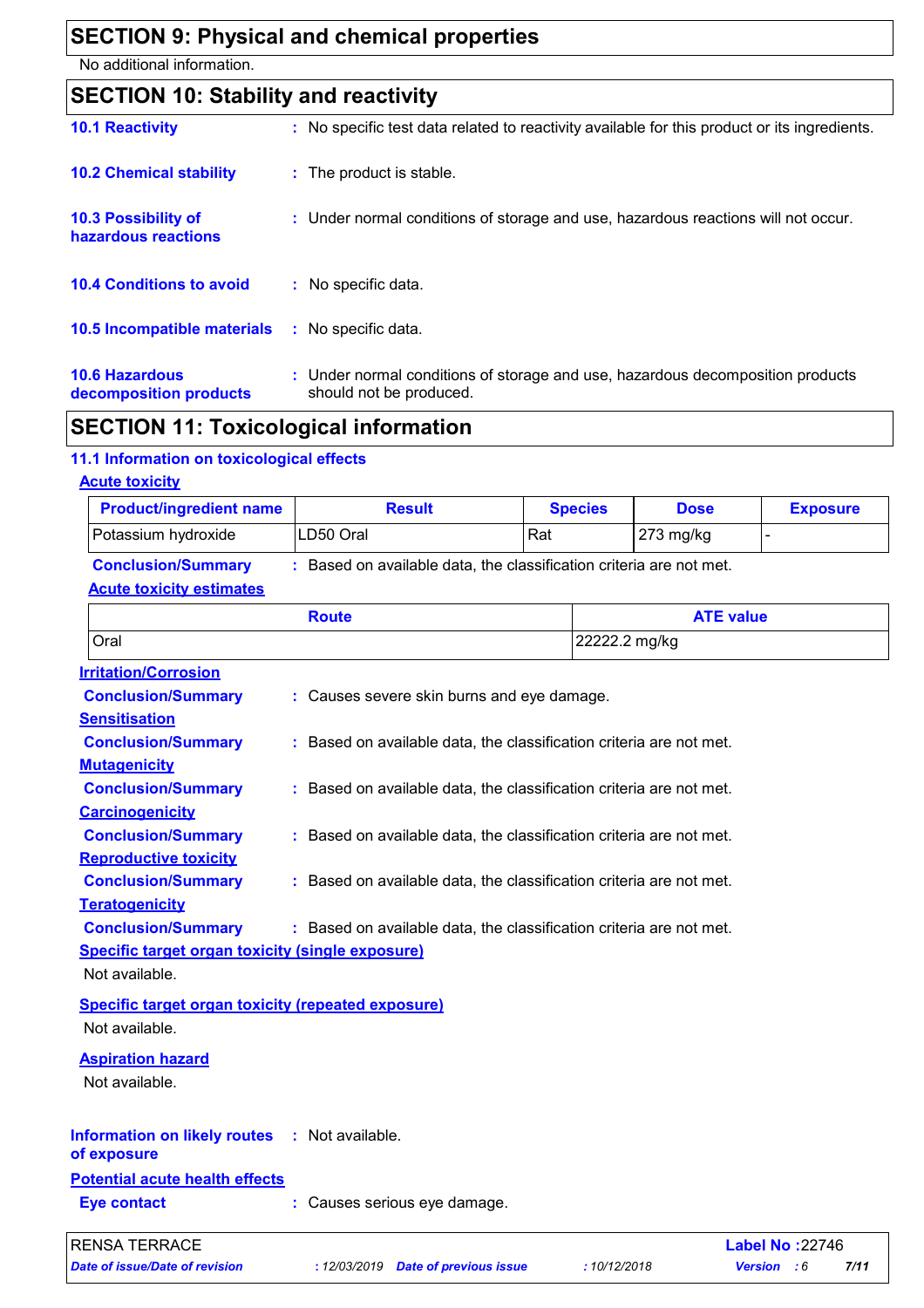| <b>SECTION 11: Toxicological information</b><br><b>Inhalation</b>  | : No known significant effects or critical hazards.                                                            |  |
|--------------------------------------------------------------------|----------------------------------------------------------------------------------------------------------------|--|
| <b>Skin contact</b>                                                | : Causes severe burns.                                                                                         |  |
| <b>Ingestion</b>                                                   | : No known significant effects or critical hazards.                                                            |  |
|                                                                    | Symptoms related to the physical, chemical and toxicological characteristics                                   |  |
| <b>Eye contact</b>                                                 | : Adverse symptoms may include the following:<br>pain<br>watering<br>redness                                   |  |
| <b>Inhalation</b>                                                  | : No specific data.                                                                                            |  |
| <b>Skin contact</b>                                                | : Adverse symptoms may include the following:<br>pain or irritation<br>redness<br>blistering may occur         |  |
| <b>Ingestion</b>                                                   | : Adverse symptoms may include the following:                                                                  |  |
|                                                                    | stomach pains                                                                                                  |  |
| <b>Short term exposure</b><br><b>Potential immediate</b>           | Delayed and immediate effects as well as chronic effects from short and long-term exposure<br>: Not available. |  |
| effects                                                            |                                                                                                                |  |
| <b>Potential delayed effects</b>                                   | : Not available.                                                                                               |  |
| <b>Long term exposure</b><br><b>Potential immediate</b><br>effects | : Not available.                                                                                               |  |
| <b>Potential delayed effects</b>                                   | : Not available.                                                                                               |  |
| <b>Potential chronic health effects</b>                            |                                                                                                                |  |
| Not available.                                                     |                                                                                                                |  |
|                                                                    | : Not available.                                                                                               |  |
| <b>Conclusion/Summary</b><br><b>General</b>                        | : No known significant effects or critical hazards.                                                            |  |
| <b>Carcinogenicity</b>                                             | : No known significant effects or critical hazards.                                                            |  |
| <b>Mutagenicity</b>                                                | No known significant effects or critical hazards.                                                              |  |
| <b>Teratogenicity</b>                                              | No known significant effects or critical hazards.                                                              |  |
| <b>Developmental effects</b>                                       | : No known significant effects or critical hazards.                                                            |  |

#### **Other information :**

#### : Not available.

# **SECTION 12: Ecological information**

### **12.1 Toxicity**

| <b>Product/ingredient name</b> | <b>Result</b>                                                     | <b>Species</b>                  | <b>Exposure</b> |
|--------------------------------|-------------------------------------------------------------------|---------------------------------|-----------------|
| Potassium hydroxide            | Acute LC50 80000 µg/l Fresh water                                 | Fish - Gambusia affinis - Adult | 196 hours       |
| <b>Conclusion/Summary</b>      | Based on available data, the classification criteria are not met. |                                 |                 |

### **12.2 Persistence and degradability**

**Conclusion/Summary :** This product has not been tested for biodegradation.

### **12.3 Bioaccumulative potential**

Not available.

### **12.4 Mobility in soil**

| <b>RENSA TERRACE</b>           |                                      |              | <b>Label No: 22746</b> |      |  |
|--------------------------------|--------------------------------------|--------------|------------------------|------|--|
| Date of issue/Date of revision | : 12/03/2019  Date of previous issue | : 10/12/2018 | <b>Version</b> : 6     | 8/11 |  |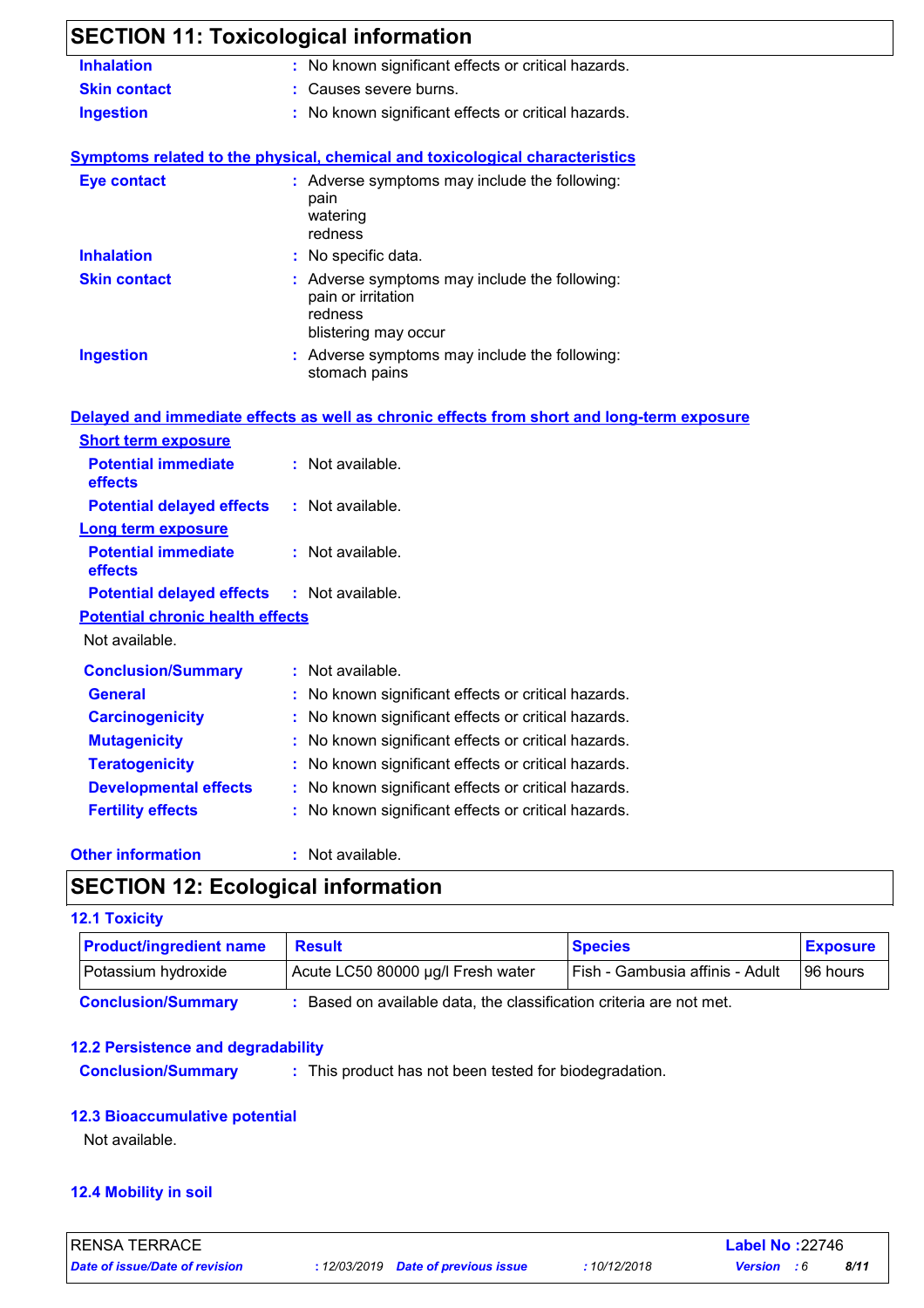| <b>SECTION 12: Ecological information</b>               |                                                     |  |  |  |
|---------------------------------------------------------|-----------------------------------------------------|--|--|--|
| <b>Soil/water partition</b><br><b>coefficient (Koc)</b> | : Not available.                                    |  |  |  |
| <b>Mobility</b>                                         | : Not available.                                    |  |  |  |
| 12.5 Results of PBT and vPvB assessment                 |                                                     |  |  |  |
| <b>PBT</b>                                              | : Not applicable.                                   |  |  |  |
| <b>vPvB</b>                                             | : Not applicable.                                   |  |  |  |
| <b>12.6 Other adverse effects</b>                       | : No known significant effects or critical hazards. |  |  |  |

# **SECTION 13: Disposal considerations**

| <b>13.1 Waste treatment methods</b>                 |                                                                                                                                                                                                                                                                                                                                                                                                                                                                                                                                                    |
|-----------------------------------------------------|----------------------------------------------------------------------------------------------------------------------------------------------------------------------------------------------------------------------------------------------------------------------------------------------------------------------------------------------------------------------------------------------------------------------------------------------------------------------------------------------------------------------------------------------------|
| <b>Product</b>                                      |                                                                                                                                                                                                                                                                                                                                                                                                                                                                                                                                                    |
| <b>Methods of disposal</b>                          | The generation of waste should be avoided or minimised wherever possible.<br>Disposal of this product, solutions and any by-products should at all times comply<br>with the requirements of environmental protection and waste disposal legislation<br>and any regional local authority requirements. Dispose of surplus and non-<br>recyclable products via a licensed waste disposal contractor. Waste should not be<br>disposed of untreated to the sewer unless fully compliant with the requirements of<br>all authorities with jurisdiction. |
| <b>Hazardous waste</b>                              | : The classification of the product may meet the criteria for a hazardous waste.                                                                                                                                                                                                                                                                                                                                                                                                                                                                   |
| European waste catalogue: 080111*, 200127*<br>(EWC) |                                                                                                                                                                                                                                                                                                                                                                                                                                                                                                                                                    |
| <b>Packaging</b>                                    |                                                                                                                                                                                                                                                                                                                                                                                                                                                                                                                                                    |
| <b>Methods of disposal</b>                          | : The generation of waste should be avoided or minimised wherever possible. Waste<br>packaging should be recycled. Incineration or landfill should only be considered<br>when recycling is not feasible.                                                                                                                                                                                                                                                                                                                                           |
| <b>Special precautions</b>                          | : This material and its container must be disposed of in a safe way. Care should be<br>taken when handling emptied containers that have not been cleaned or rinsed out.<br>Empty containers or liners may retain some product residues. Avoid dispersal of<br>spilt material and runoff and contact with soil, waterways, drains and sewers.                                                                                                                                                                                                       |

|                                           | <b>ADR/RID</b>                   | <b>ADN</b>                       | <b>IMDG</b>                                       | <b>IATA</b>                                       |
|-------------------------------------------|----------------------------------|----------------------------------|---------------------------------------------------|---------------------------------------------------|
| 14.1 UN number                            | <b>UN1814</b>                    | <b>UN1814</b>                    | <b>UN1814</b>                                     | <b>UN1814</b>                                     |
| 14.2 UN proper<br>shipping name           | Potassium hydroxide,<br>solution | Potassium hydroxide,<br>solution | <b>POTASSIUM</b><br>HYDROXIDE,<br><b>SOLUTION</b> | <b>POTASSIUM</b><br>HYDROXIDE,<br><b>SOLUTION</b> |
| <b>14.3 Transport</b><br>hazard class(es) | 8                                | 8<br>-≚*                         | 8<br>ثے کنٰذ                                      | 8                                                 |
| <b>14.4 Packing</b><br>group              | $\mathbf{III}$                   | $\mathbf{III}$                   | III                                               | III                                               |
| 14.5<br><b>Environmental</b><br>hazards   | No.                              | No.                              | No.                                               | No.                                               |
| <b>Additional</b><br>information          |                                  |                                  |                                                   |                                                   |

**user**

**14.6 Special precautions for : Transport within user's premises:** always transport in closed containers that are upright and secure. Ensure that persons transporting the product know what to do in the event of an accident or spillage.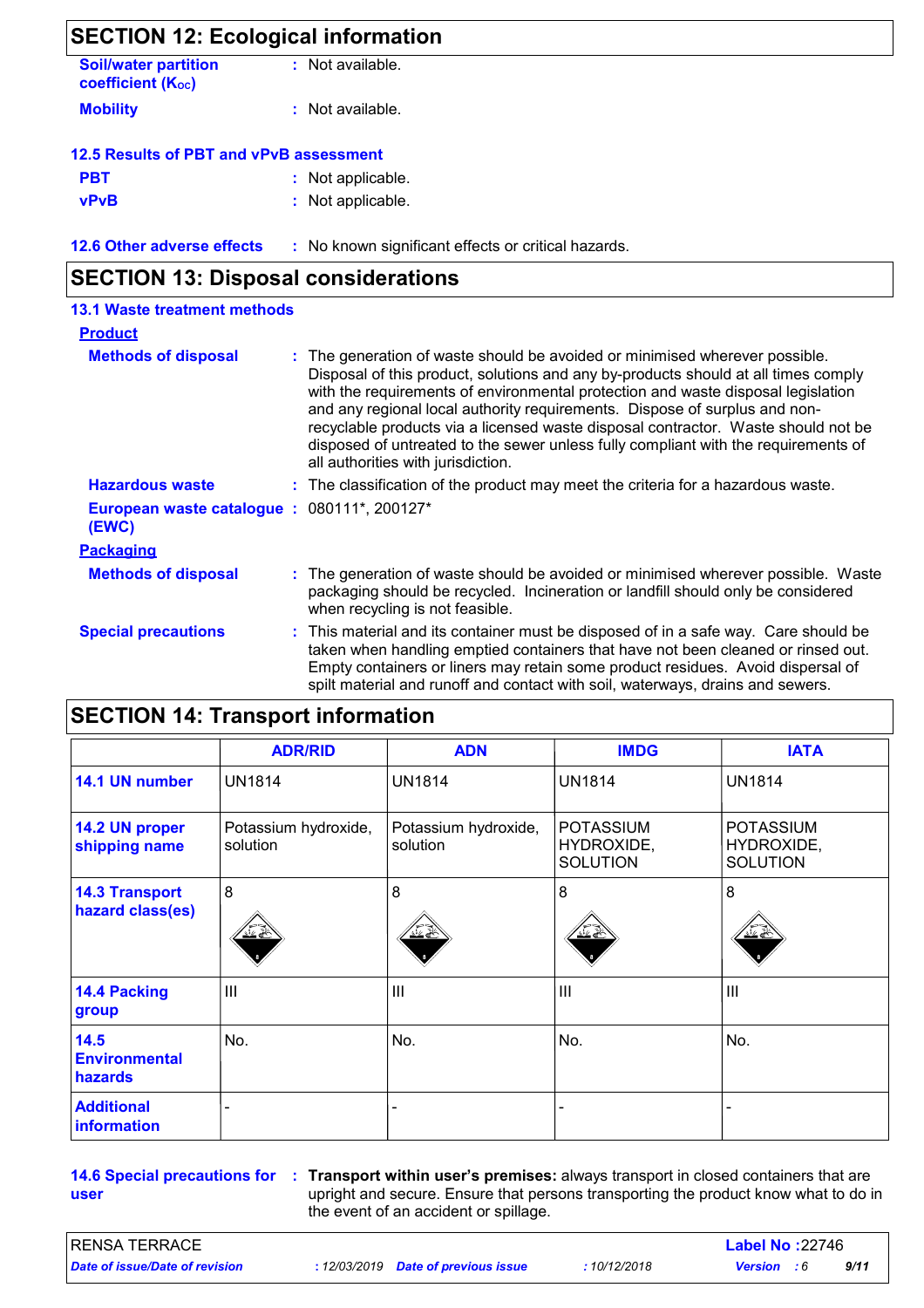# **SECTION 14: Transport information**

| <b>14.7 Transport in bulk</b><br>: Not relevant/applicable due to nature of the product.<br>according to Annex II of<br><b>Marpol and the IBC Code</b> |
|--------------------------------------------------------------------------------------------------------------------------------------------------------|
| <b>SECTION 15: Regulatory information</b>                                                                                                              |
| 15.1 Safety, health and environmental regulations/legislation specific for the substance or mixture                                                    |
| EU Regulation (EC) No. 1907/2006 (REACH)                                                                                                               |
| <b>Annex XIV - List of substances subject to authorisation</b>                                                                                         |
| <b>Annex XIV</b>                                                                                                                                       |
| None of the components are listed.                                                                                                                     |
| <b>Substances of very high concern</b>                                                                                                                 |
| None of the components are listed.                                                                                                                     |
| <b>Annex XVII - Restrictions</b>                                                                                                                       |
| on the manufacture,                                                                                                                                    |
| placing on the market<br>and use of certain                                                                                                            |
| dangerous substances,                                                                                                                                  |
| mixtures and articles                                                                                                                                  |
| <b>Other EU regulations</b>                                                                                                                            |
| <b>Europe inventory</b><br>: Not determined.                                                                                                           |
| <b>Black List Chemicals</b><br>(76/464/EEC)                                                                                                            |
| Ozone depleting substances (1005/2009/EU)                                                                                                              |
| Not listed.                                                                                                                                            |
| Prior Informed Consent (PIC) (649/2012/EU)                                                                                                             |
| Not listed.                                                                                                                                            |
|                                                                                                                                                        |
| <b>Seveso Directive</b>                                                                                                                                |
| This product is not controlled under the Seveso Directive.                                                                                             |
| <b>International requlations</b>                                                                                                                       |
| <b>Chemical Weapon Convention List Schedules I, II &amp; III Chemicals</b>                                                                             |
| Not listed.                                                                                                                                            |
| <b>Montreal Protocol (Annexes A, B, C, E)</b>                                                                                                          |
| Not listed.                                                                                                                                            |
| <b>Stockholm Convention on Persistent Organic Pollutants</b>                                                                                           |
| Not listed.                                                                                                                                            |
|                                                                                                                                                        |
| <b>Rotterdam Convention on Prior Informed Consent (PIC)</b>                                                                                            |
| Not listed.                                                                                                                                            |
| <b>UNECE Aarhus Protocol on POPs and Heavy Metals</b>                                                                                                  |
| Not listed.                                                                                                                                            |
|                                                                                                                                                        |
| : This product contains substances for which Chemical Safety Assessments are still<br><b>15.2 Chemical safety</b><br>required.<br>assessment           |

*Date of issue/Date of revision* **:** *12/03/2019 Date of previous issue : 10/12/2018 Version : 6 10/11*

RENSA TERRACE **Label No :**22746